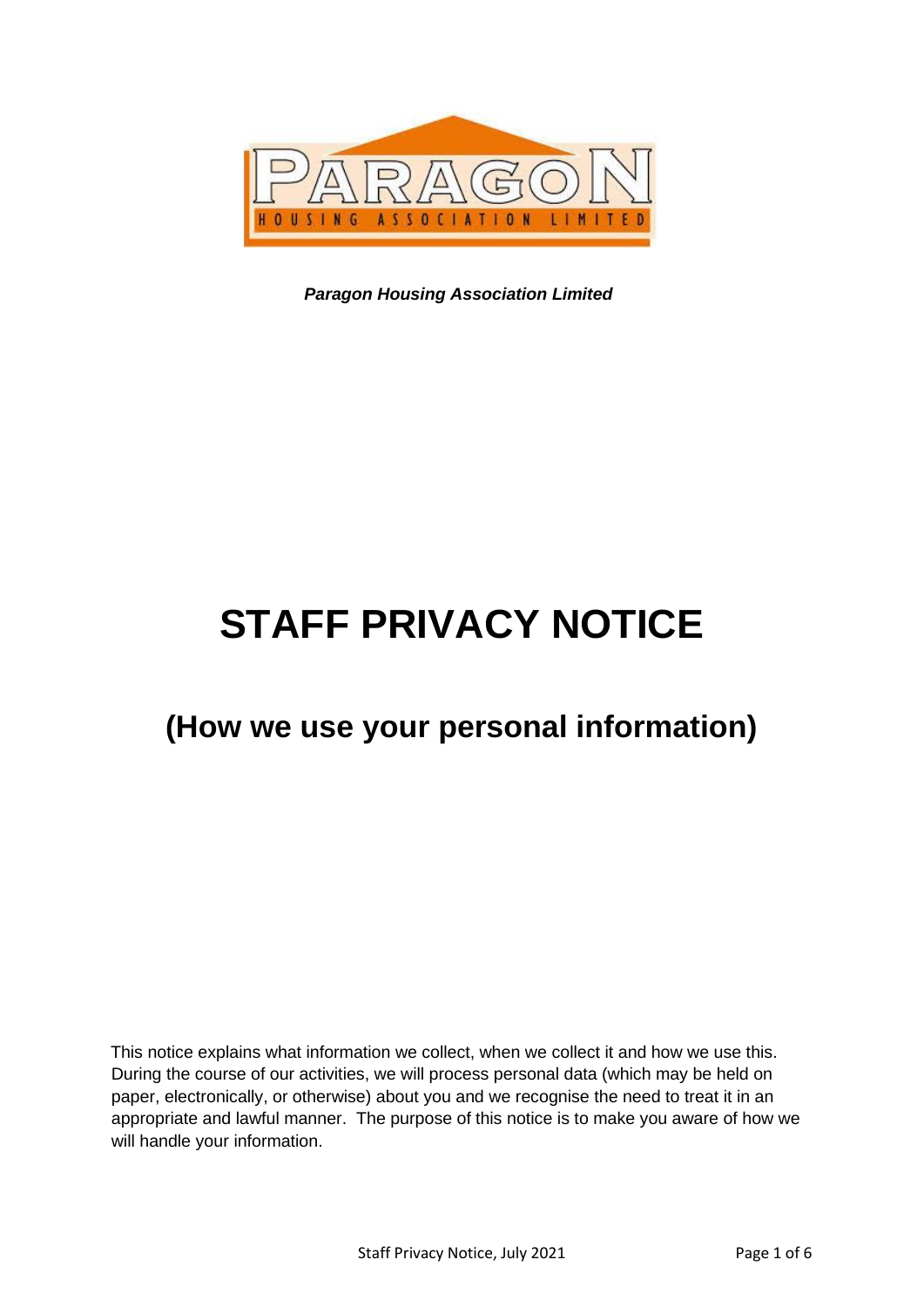#### **Introduction**

The purpose of this staff privacy notice, which also applies to job applicants and exemployees, is to explain to you the reasons which we may hold and use your personal data and explain your rights under the current data protection laws.

As your employer we may collect and process personal data relating to you to manage our contract with you. We are committed to being transparent about how we collect and use your data, and to meeting our data protection obligations with you.

This notice does not form part of your contract of employment or engagement with us. It applies to all our employees, workers and consultants, regardless of length of service, and may be amended at any time. If any amendments are required in the future, we will notify you as is appropriate.

#### **Paragon Housing Association** of: **Invergrange House, Station Road, Grangemouth, FK3 8DG**

is registered as a data controller with the Information Commissioner (ICO) and our registered number is Z5624595.

#### **Where does your personal information come from?**

The Association may collect information in several ways which include:

- Recruitment processes including information obtained from agencies
- Your identification documents you have given us
- Background checks conditional for your engagement with us (if relevant)
- PVG/Disclosure/DVLA checks relating to criminal convictions/offences
- Former employers or other individuals whom you have given us permission to contact to provide us with a reference. This data could include:
- Your work history with them, including your dates you were with them;
	- $\triangleright$  the work tasks you did,
	- $\triangleright$  your level of responsibility,
	- $\triangleright$  iob title.
	- $\triangleright$  salary on leaving,
	- $\triangleright$  reason for leaving their workplace and
	- $\triangleright$  whether they would be happy to have you work for them again.
	- $\triangleright$  suitability to the post applied
	- $\triangleright$  strengths and weaknesses
- Medical professionals provide us with appropriate health information in order that we can manage any health- related situations that may have an impact on your ability to work with us.
- Membership with professional bodies that confirm membership
- Qualifications/training bodies that provide us information relating to you
- Web browsing history and email exchanges will be routinely monitored for the purposes of maintaining the IT infrastructure
- HMRC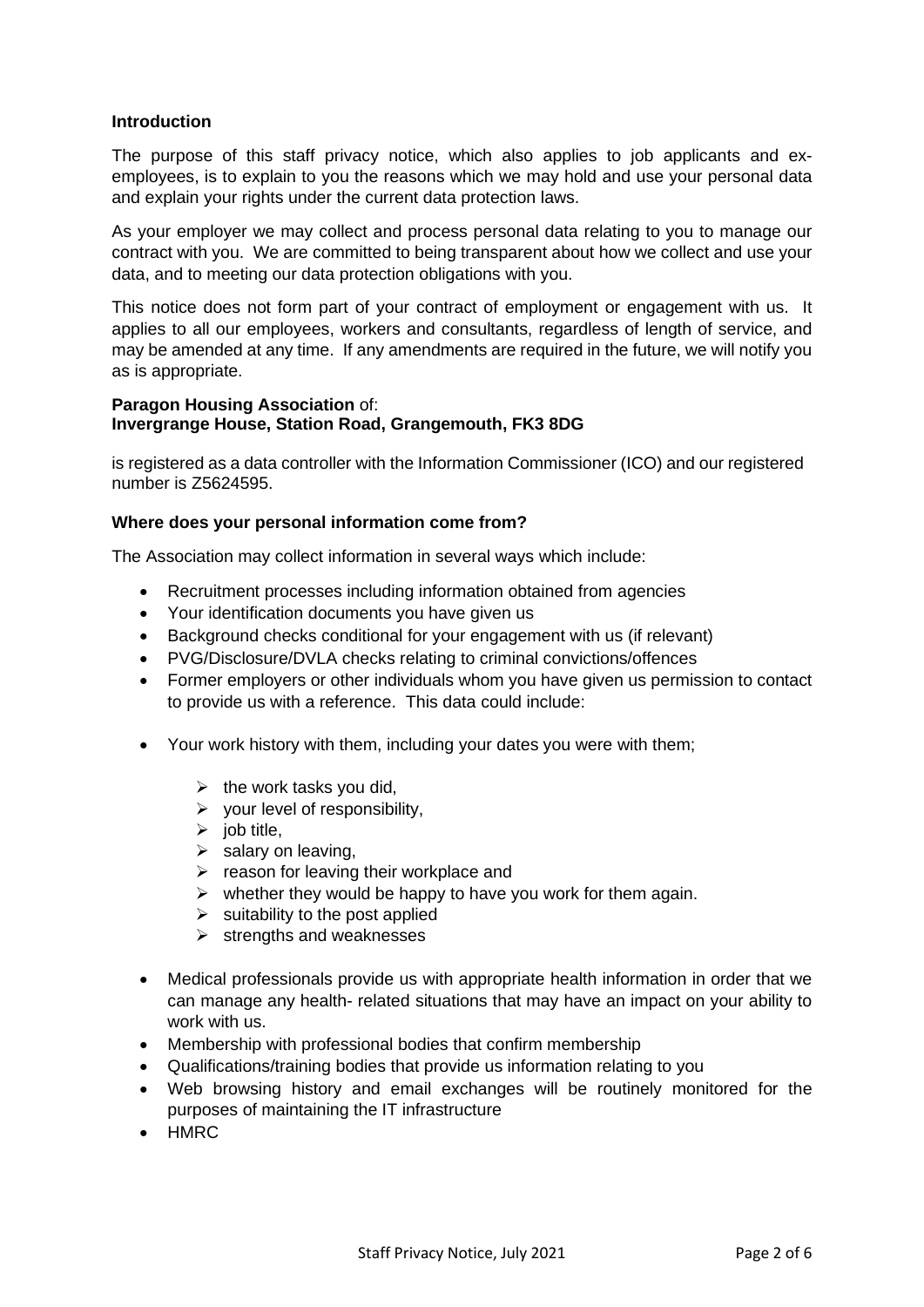#### **What Information do we collect?**

The Association controls and processes a range of information about you. In this privacy notice 'your personal information' means your personal data i.e. information about you from which you can be identified. Your 'personal information' does not include data where your identity has been removed (anonymous data). It is really important that the personal information that we hold and process about you is accurate and up to date. Please keep us informed if your personal information changes during your engagement with us.

This includes:

- Your name, address, and contact details including email address and telephone number, date of birth and gender
- The terms and conditions of your employment or engagement with us
- Details of your qualifications, skills, experience and work history, including start and end dates with previous employers and workplaces
- Information about your remuneration, including entitlement to benefits such as, pay, pension and holidays
- Details of your bank account and national insurance number
- Information about your marital status, next of kin, dependants and emergency contacts
- Information about your nationality and entitlement to work in the UK
- Information about any criminal convictions if relevant for your job.
- Details of your work pattern (days of work and working hours) and attendance at work
- Details of periods of leave taken by you, including holiday, sickness absence, family leave and sabbaticals
- Details of any disciplinary or grievance procedures in which you have been involved. including any warnings issued to you and related correspondence
- Assessments of your performance, including appraisals, performance reviews and ratings, performance improvement plans and related correspondence
- Information about medical or health conditions, including if you have a disability for which the organisation needs to make reasonable adjustments
- Equal opportunities monitoring information about your ethnic origin, sexual orientation and religion or belief
- CCTV imagery

The data we hold about you will be kept in your personnel file which is stored securely and access to the files is restricted. The information will only be held for the periods outlined in the Association's Retention Policy.

#### **What are the legal bases for us processing your personal data?**

We will only process your personal data on one or more of the following legal bases:

- contract
- consent
- our legitimate interests (including CCTV recordings)
- vital interests
- public interest / official authority
- legal obligation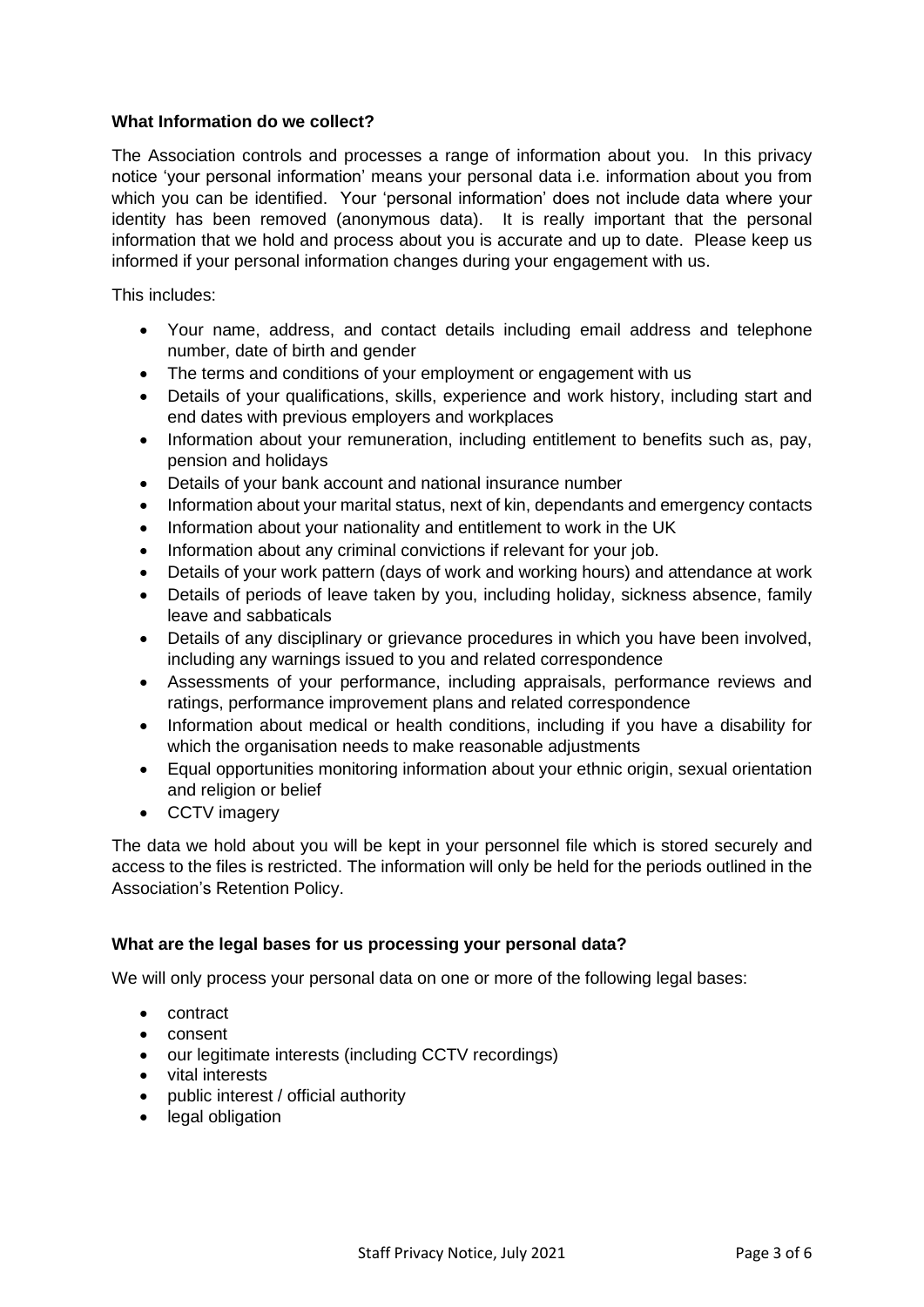#### **Processing special category personal data**

Special categories of personal data means information about your racial or ethnic origin; political opinions; religious or philosophical beliefs; trade union membership; health; sex life or sexual orientation; criminal convictions, offences or alleged offences; genetic data; or biometric data for the purposes of uniquely identifying you.

The "special categories" of sensitive personal information referred to above require higher levels of protection. We need to meet additional legal requirements for collecting, storing and using this type of personal information.

#### **Who might my data be shared with, or seen by?**

We may disclose your personal data to any of our employees, officers, contractors, insurers, professional advisors, agents, suppliers or subcontractors and healthcare providers insofar as reasonably necessary, and in accordance with data protection legislation.

We may also disclose your personal data:

- with your consent:
- to the extent that we are required to do so by law;
- to complete a regulatory return
- to protect the rights, property and safety of us, our customers, users of our websites and other persons;
- in connection with any ongoing or prospective legal proceedings;
- If we are investigating a complaint, information may be disclosed to solicitors, independent investigators such as auditors, the Scottish Housing Regulator and other regulatory body involved in any complaint, whether investigating the complaint or otherwise;
- to the purchaser (or prospective purchaser) of any business or asset that we are (or are contemplating) selling;
- to another organisation if we enter into a joint venture or merge with another organisations.

#### **If you do not wish to provide your personal data**

You have obligations under your employment contract to provide the organisation with the necessary data. In particular, you are required to report absences from work and may be required to provide information about disciplinary or other matters under the implied duty of good faith. You may also have to provide the Association with data in order to exercise your statutory rights, such as in relation to statutory leave entitlements. Failing to provide the data may mean that you are unable to exercise your statutory rights.

Certain information, such as contact details, your right to work in the UK and the payment details, have to be provided to enable the Association to enter into a contract of employment with you. If you do not provide other information, this will hinder the Association's ability to administer the rights and obligations arising as a result of the employment relationship efficiently.

#### **Transfers outside the UK and Europe**

Your information will only be stored within the UK and EEA.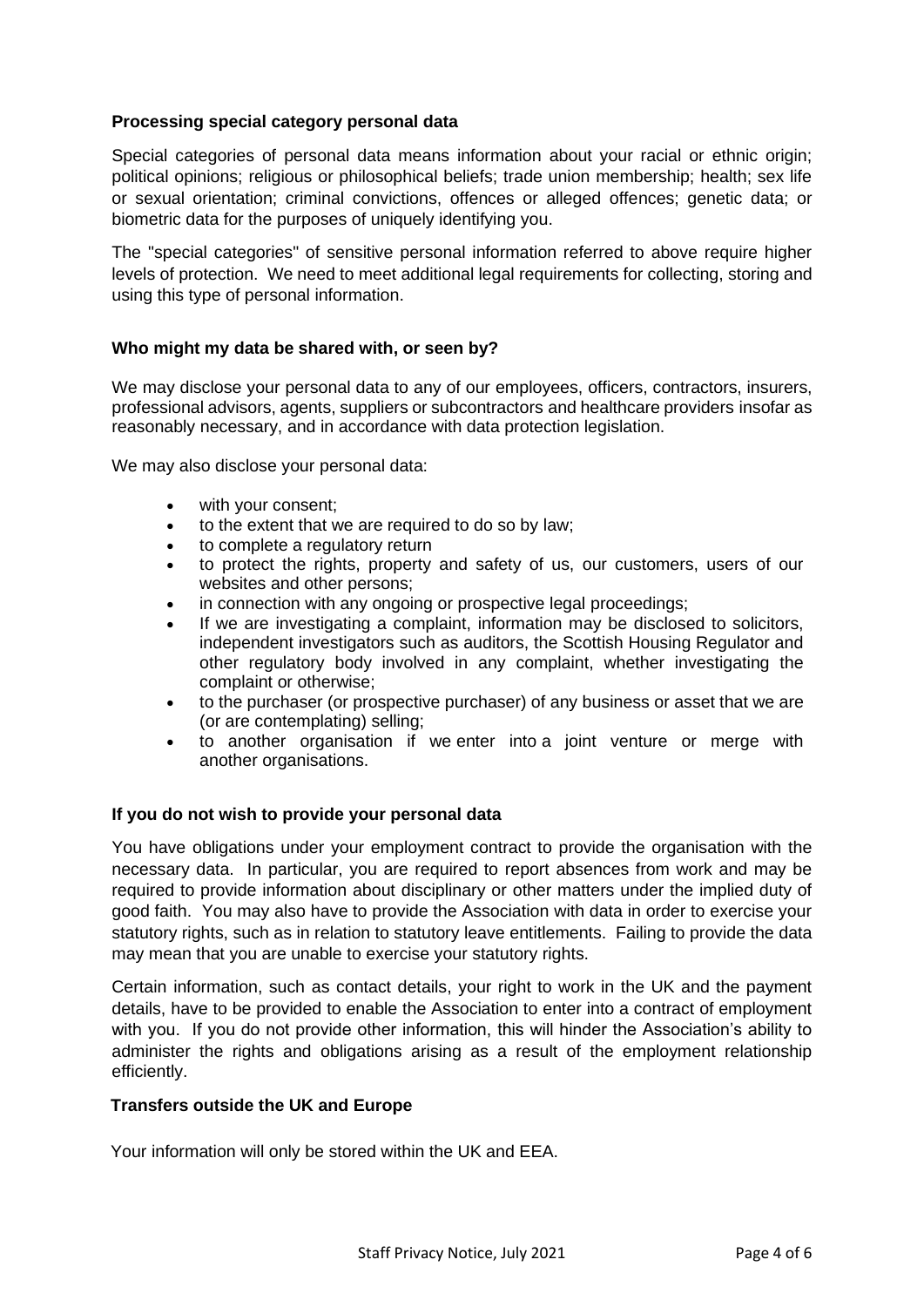#### **How do we keep your data safe?**

When you give us information, we take steps to make sure that your personal information is kept secure and safe. All data is held in accordance with our Association's data protection policies and procedures.

#### **How long we will keep your information**

We review our data retention periods regularly and will only hold your personal data for as long as is necessary for the relevant activity, or as required by law, or best practice, and in accordance with our Date Retention Policy and Schedule.

#### **Your Rights**

You have the right at any time to:

- ask for a copy of the information about you held by us in our records;
- require us to correct any inaccuracies in your information;
- in certain situations, make a request to us to delete your personal data;
- request we restrict processing your personal data;
- object to receiving any marketing communications from us, and;
- to be informed of any automated decisions made in relation to you.

#### **Queries and Complaints**

Any questions relating to this notice and our privacy practices should be directed, in the first instance, to [enquiries@paragonha.org.uk](mailto:enquiries@paragonha.org.uk) or by telephoning 01324 664966.

Our Data Protection Officer is provided by RGDP LLP and can be contacted either via 07935 008 316 or [info@rgdp.co.uk](mailto:info@rgdp.co.uk)

You also have the right to complain to the Information Commissioner's Office in relation to our use of your information. The Information Commissioner's contact details are noted below:

*The Information Commissioner's Office – Scotland Queen Elizabeth House Sibbald Walk Edinburgh EH8 8FT*

*Telephone: 0303 123 1115 Email: [scotland@ico.org.uk](mailto:scotland@ico.org.uk)*